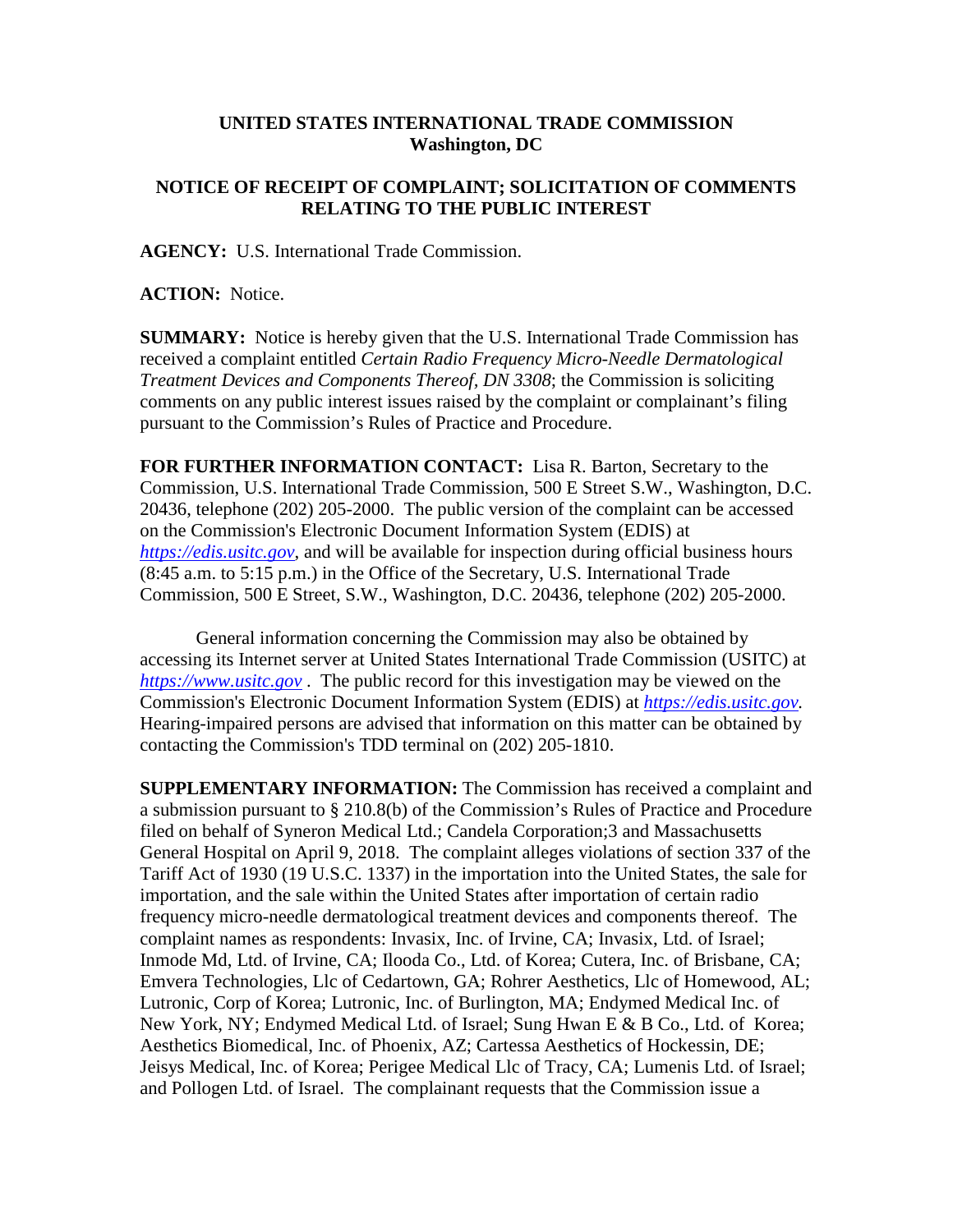limited exclusion order and cease and desist orders.

Proposed respondents, other interested parties, and members of the public are invited to file comments, not to exceed five (5) pages in length, inclusive of attachments, on any public interest issues raised by the complaint or § 210.8(b) filing. Comments should address whether issuance of the relief specifically requested by the complainant in this investigation would affect the public health and welfare in the United States, competitive conditions in the United States economy, the production of like or directly competitive articles in the United States, or United States consumers.

In particular, the Commission is interested in comments that:

- (i) explain how the articles potentially subject to the requested remedial orders are used in the United States;
- (ii) identify any public health, safety, or welfare concerns in the United States relating to the requested remedial orders;
- (iii) identify like or directly competitive articles that complainant, its licensees, or third parties make in the United States which could replace the subject articles if they were to be excluded;
- (iv) indicate whether complainant, complainant's licensees, and/or third party suppliers have the capacity to replace the volume of articles potentially subject to the requested exclusion order and/or a cease and desist order within a commercially reasonable time; and
- (v) explain how the requested remedial orders would impact United States consumers.

Written submissions must be filed no later than by close of business, eight calendar days after the date of publication of this notice in the *Federal Register*. There will be further opportunities for comment on the public interest after the issuance of any final initial determination in this investigation.

Persons filing written submissions must file the original document electronically on or before the deadlines stated above and submit 8 true paper copies to the Office of the Secretary by noon the next day pursuant to  $\S 210.4(f)$  of the Commission's Rules of Practice and Procedure (19 CFR 210.4(f)). Submissions should refer to the docket number ("Docket No. 3308) in a prominent place on the cover page and/or the first page. (See Handbook for Electonic Filing Procedures, *Electronic Filing Procedures*<sup>[1](#page-1-0)</sup>). Persons with questions regarding filing should contact the Secretary (202-205-2000).

 $\overline{a}$ 

<span id="page-1-0"></span><sup>1</sup> Handbook for Electronic Filing Procedures: *[https://www.usitc.gov/documents/handbook\\_on\\_filing\\_procedures.pdf](https://www.usitc.gov/documents/handbook_on_filing_procedures.pdf)*